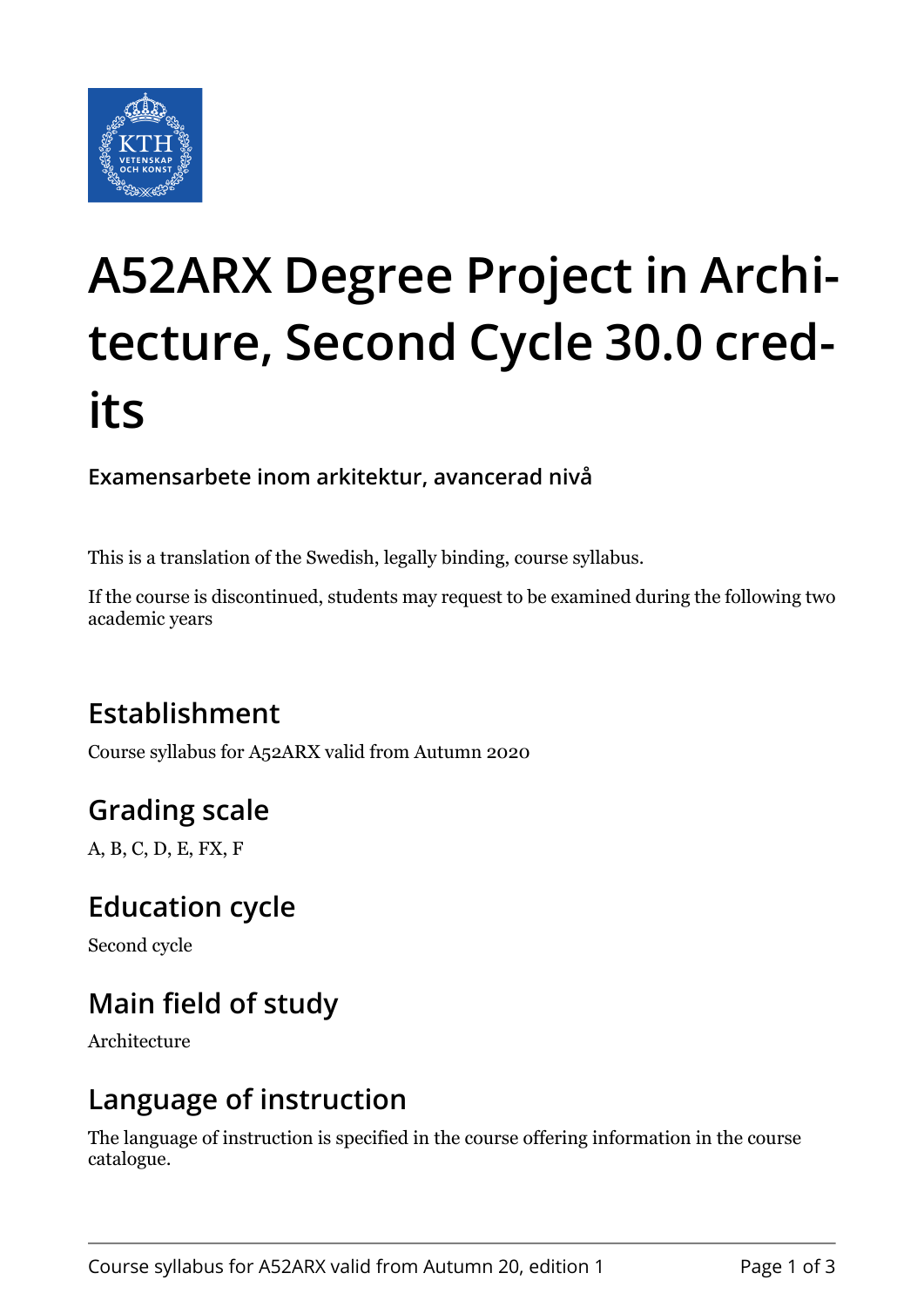### **Intended learning outcomes**

Upon completing the degree project, the student should be able to:

- demonstrate the ability to develop the field of architecture; relate their diploma project to the contemporary architectural context and to a set of contemporary architectural concerns; and thereby demonstrate that they possess the academic and professional skills required of an architect.
- show that they possess adequate knowledge of the scientific and artistic bases of the field of architecture, including knowledge of relevant research and development being undertaken within that field.
- reflect on and formulate a clear architectural design problem; reflect upon and develop appropriate methodologies and design techniques; and identify the need for additional knowledge.
- handle complexity in design and demonstrate an advanced understanding of programme and function, context, technology, and the aim of achieving economic, social, and ecological sustainable development in a society.
- reflect upon and evaluate the contribution made by their degree project and the knowledge acquired through their work process.
- communicate and present their degree project to a jury, and to clearly communicate the knowledge they have acquired within the given time frame.

#### **Course contents**

The degree project in architecture is based on a thesis booklet, which sets out a design research question that is to be addressed through architectural means.

The degree project allows students to deepen and develop their knowledge with respect to a specific subject area within the field of architecture, and to develop a piece of design-based research within the field of architecture.

The degree project allows students to explore a design problem, develop design methods and design techniques, and to situate their work in relation to a broader architectural context.

The degree project must be completed within the given time frame of one semester; successfully doing so is an integral part of the assignment.

# **Specific prerequisites**

To enroll in the degree project course, a student must:

- have passed all compulsory courses listed in their relevant programme syllabus—i.e., either the syllabus for the Degree Program in Architecture or for the Masters of Architecture;
- have passed 270 credits of the 300 credits required for the Degree of Master of Architecture; or
- have passed 90 credits of the 120 credits required for the Degree of Master of Science (120 credits) with a major in Architecture.